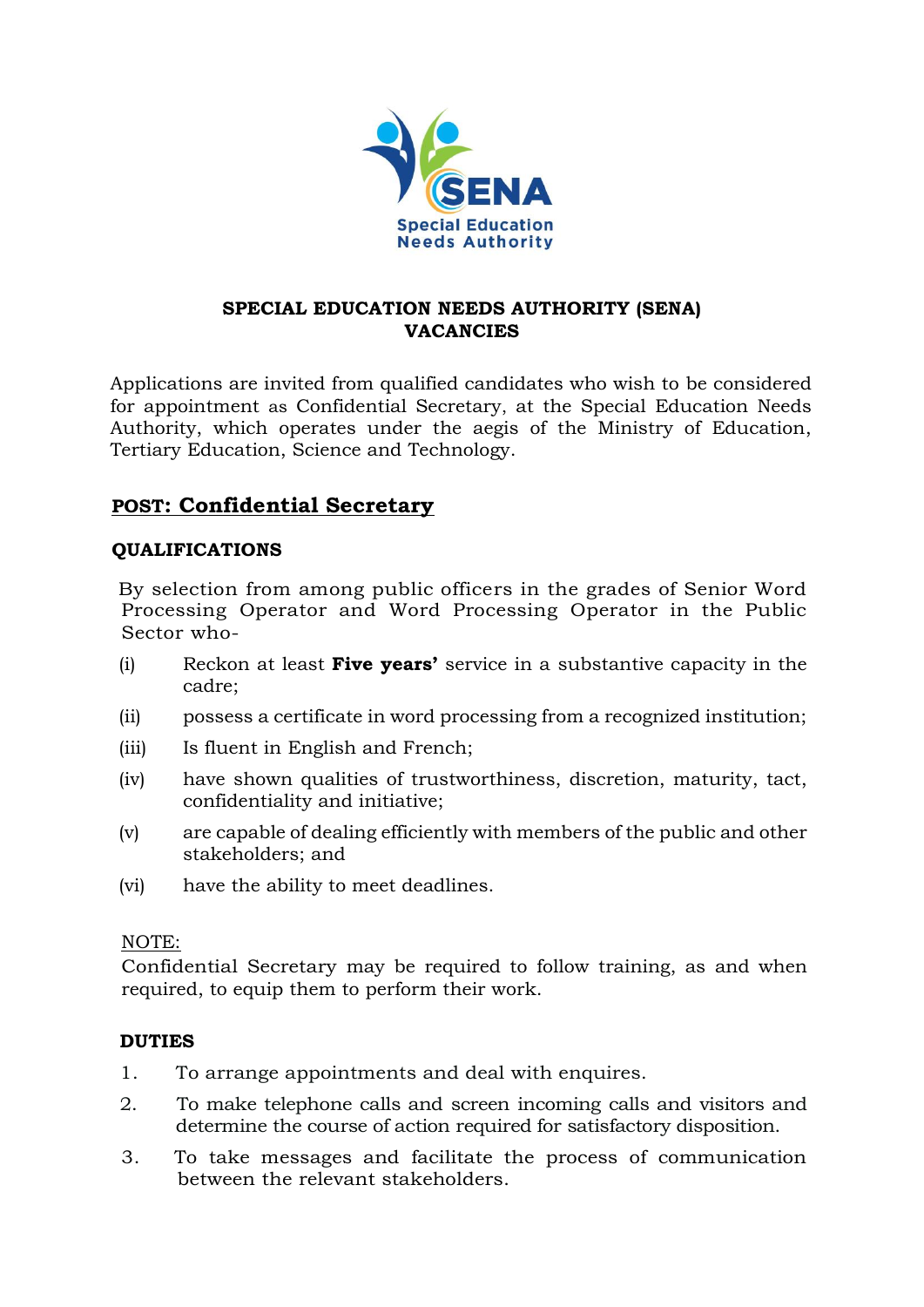- 4. To perform general secretarial duties including the taking of notes, typing, classification and retrieval of records and documents.
- 5. To perform word processing and telex/telefax duties and simple computer/data processing work and operate e-mail services.
- 6. To keep track of important document, papers and make them available expeditiously.
- 7. To prioritise work on a daily basis and to be responsible for ensuring that deadlines are met and appointment honoured.
- 8. To ensure that meetings are well organized and take place in time and appropriate information be made available.
- 9. To perform such other duties directly related to the main duties listed above or related to the delivery of the output and results expected from Confidential Secretary in the roles ascribed to him.

#### NOTE:

Confidential Secretary may be required to work after normal working hours.

## **SALARY**

The permanent and pensionable post carries salary in the scale Rs 19,200 x 375 – 19,575 x 475 – 21,950 x 625 – 23,200 x 775 – 32,500 x 925 – 37,125 x 1,225 – 38,350 a month. (Pre PRB)

- (i) written evidence of knowledge/experience claimed; and
- (ii) a recent Certificate of Character.

## **NOTE**

Selected candidates will be required to undergo a medical test to assess their eyesight and physical fitness.

## **MODE OF APPLICATION**

- (i) Candidates should submit their application on the prescribed form which may be obtained from the Reception Counter of the Ministry of Education, Tertiary Education, Science and Technology, MITD House, Pont Fer, Phoenix or on the website of the Ministry
- (ii) Copies of the relevant educational certificates, documentary evidence of experience/knowledge claimed and National Identity Card/Birth Certificate and Marriage Certificate (if applicable) must be attached to the application.
- (iii) Originals of documents should be produced at the time applicants will be called for interview.